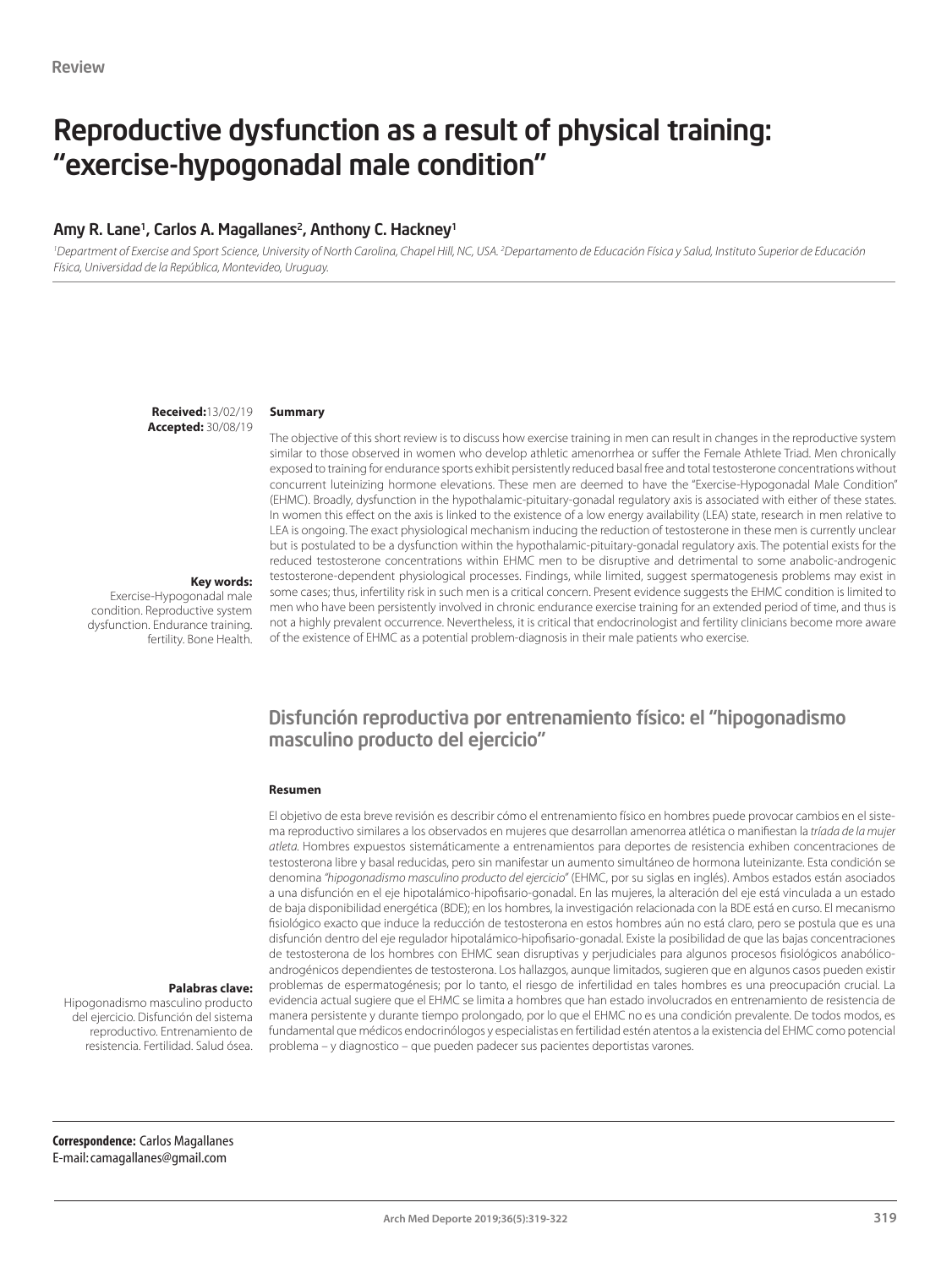# Introduction

For almost 40 years it has been known that women who do a lot of physical training, particularly when insufficiently nourished, are at greater risk of developing reproductive dysfunction<sup>1-3</sup>; specifically, oligomenorrhea or secondary amenorrhea (athletic amenorrhea)1,2. These conditions are associated with varying degrees of reproductive hormone abnormalities (hypoestrogenism), the risk of infertility, decreased bone mineral density and eating disorders, typically known as the female athlete triad (FAT)<sup>1,2</sup>. Until recently it was thought that such reproductive disorders related to exercise were specific to females. In the last two decades, however, evidence has built up to suggest that men can also suffer from similar reproductive disorders; that is, they are likely to develop what is called 'exercise-hypogonadal male condition' (EHMC)<sup>4-6</sup>.

The purpose of this brief review is to provide an overview of EHMC and the physiopathogenic mechanisms which are probably involved, drawing parallels with what is already known about FAT.

# Foregoing research

Retrospective and cross-sectional studies show that baseline testosterone levels are lower in male athletes who train systematically, specifically on those who do long-term endurance sports such as the marathon, long-distance triathlon and Olympic-style race walking<sup>5-9</sup>. The subjects of these studies are typically athletes who have trained consistently for several years ( $\geq 5$ -15)<sup>10-15</sup>. They report that the levels of testosterone (free and total concentration) in these athletes barely reach 50-85% of the levels found in male controls of the same age who do not do exercise<sup>10-17</sup>.

Prospective studies in which blood samples have been collected at rest over periods of days, weeks and months while participants follow strenuous endurance training regimes have also found their testosterone levels are reduced. However, the findings of these prospective studies are less convincing than those reported by the retrospective studies<sup>7,18-21</sup>. The differences in the state of initial training of the participants or the specifics of the training programmes used in the different prospective studies could be behind these discrepancies<sup>6,16</sup>. For a definitive explanation of the origin of such inconsistencies, more comprehensive and longer-lasting prospective studies would be needed; such studies, however, are often difficult to implement.

Male endurance athletes with low testosterone levels usually present other reproductive hormone abnormalities. The most common are abnormalities in basal prolactin levels and baseline concentrations of luteinizing hormone (LH) and/or in its pulsatile characteristics<sup>13,22,23</sup>. These alterations in LH suggest the existence of a disruption in the hypothalamic secretion of gonadotropin-releasing hormone (GnRH)<sup>13;</sup> as is the case with many women with reproductive dysfunction related to exercise<sup>1,2</sup>. These alterations in LH and GnRH are indicative of a dysfunction in the hypothalamic–pituitary–gonadal axis (HPG; testicular in man, ovarian in women), which controls the reproductive system<sup>8,24</sup>. Taking into consideration the specifics of the reproductive endocrine system according to sex, decreased testosterone levels at rest in male athletes is analogous to lower levels of oestrogen-progesterone found in female athletes with reproductive dysfunctions related to exercise<sup>25-30</sup>.

# Mechanisms of dysfunction in the hypothalamic-pituitary-gonadal axis which lead to EHMC

The studies aimed at elucidating the physiological mechanism underlying the dysfunction of the HPG axis in men with EHMC have focused on whether the origin of the disorder is central (hypothalamicpituitary) or peripheral (testicular). The former have examined the glandular secretion of LH and/or prolactin (PRL), while the latter have examined the secretion of testosterone. Since alterations in the release of LH-PRL had previously been studied in female athletes with reproductive disorders<sup>1,13,31,32</sup>, the studies with male athletes took those conducted with women as a model.

Regarding the central mechanisms, the studies show that men with EHMC display extreme PRL release from the pituitary gland in response to endogenous or exogenous stimuli<sup>33-35</sup>. Attenuated release of LH can also be seen in response to analogous endogenous or exogenous stimuli33. Similar findings had previously been reported in female athletes with reproductive dysfunction (oligomenorrhea or athletic amenorrhea)<sup>31,32</sup>. It should be pointed out that due to sex-specific aspects of the HPG axis, not all changes in reproductive hormones observed in male and female athletes fully coincide. Furthermore, the type and nature of the research protocols and demographic differences between the male and female athletes studied have given rise to some variability in the findings.

With respect to peripheral mechanisms, the studies have demonstrated that men with EHMC show lower secretion of testosterone from the testes in response to an exogenous stimulus<sup>33,36</sup>. When compared with sedentary controls, there is a reduction of 15-40% in testicular testosterone secretion in response to the same stimulus dose. It is still unclear whether this attenuated secretion is due to a decrease in the sensitivity of the glandular receptor or to alterations in some subsequent event of the steroidogenic process for the synthesis of testosterone<sup>6</sup>. .

Loucks' work clearly shows that a state of low energy availability (LEA) is a key trigger for female athletes to develop FAT and related reproductive disorders<sup>1</sup>. LEA occurs when energy intake is insufficient to maintain the necessary functions of the body and those involved in physical training; this usually happens when caloric intake is <30 kcal/kg<sup>-1</sup> FFM/day<sup>-1</sup>. Evidence that LEA in men is a causal factor in the development of EHMC is less definitive. However, Hooper et al. recently published convincing findings supporting this possibility; although it should be borne in mind that the number of subjects in the study was relatively small<sup>37</sup>. Therefore, it is unclear to date whether LEA is the chief cause of the development of either FAT or EHMC; that is to say, more studies are needed, particularly involving men.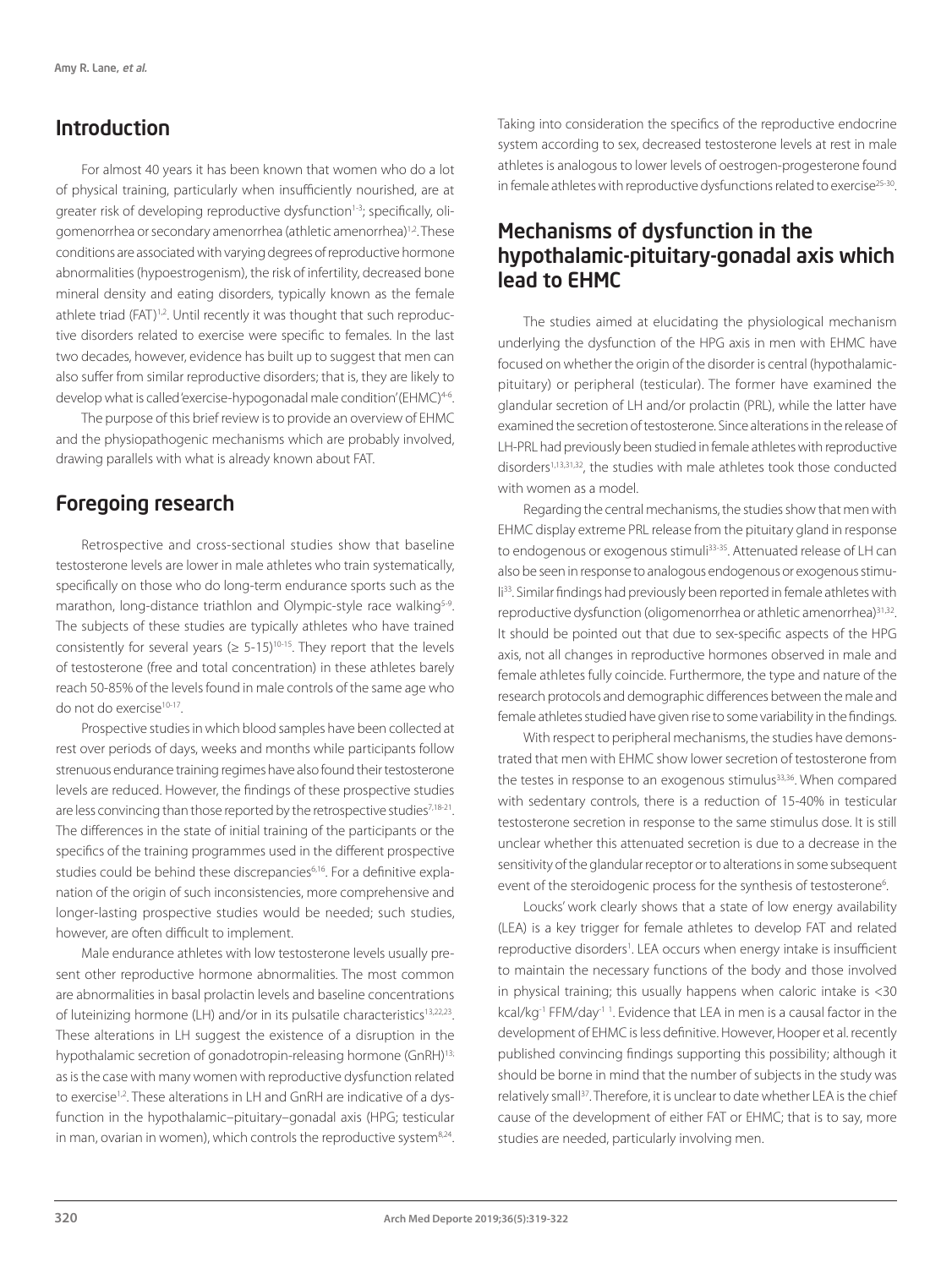## Physiological impact of low testosterone in men

The low basal testosterone level that men with EHMC present with could affect physiological processes which depend on testosterone. There is evidence, for example, of a decrease in spermatogenesis and oligozoospermia conditions in athletes with EHMC16,38,39. There are also studies which report reduced sexual desire in endurance athletes<sup>6,40,41</sup>. It is likely that a disturbance in sperm production increases the risk of infertility in men with EHMC6,8,41; in the case of women, several studies have shown a strong relationship between athletic amenorrhea and fertility problems<sup>1,2</sup>.

Study of the effects that the low testosterone levels of men with EHMC produce on other androgenic-anabolic processes -such as protein synthesis and the development of muscle mass- is limited. In all events, we put forward the hypothesis that the lower testosterone levels that these athletes exhibit could bring the benefit of a lower total muscle mass, something which could be advantageous in endurance sports (a lower body mass results in a lower oxygen requirement and, therefore, lower energy expenditure)<sup>7,42</sup>.

One matter which calls for further research is the relationship between low testosterone, reduced bone mineral density and osteopaenia in athletes with EHMC. In the clinical field, there is evidence indicating that men with hypogonadism and hypotestosteronaemia may suffer severe bone mineral loss<sup>43-46</sup>. To date, the data on changes in bone mineral content in athletes with EHMC are somewhat contradictory, although convincing case studies have been published<sup>47,48</sup>.

It should be noted that the prevalence of EHMC would appear to be low considering the population of male endurance athletes (15-25% according to existing estimates)<sup>49</sup>. This could be due to the fact that only a small percentage of these athletes train intensely and consistently long enough to display symptoms.

## Conclusion

Persistent physical training, specifically that associated with endurance sports, negatively affects the principal male hormone (testosterone) and other reproductive hormones (LH and PRL). This reproductive endocrine status has been named 'exercise-hypogonadal male condition'4-6. The mechanism involved in this hormonal diminishment is still unclear, but would seem to be related to a dysfunction of the HPG axis caused by years of continuous exposure to significant amounts of physical training and it may also be associated with LEA. Studies in men with EHMC suggest that training of this nature disturbs testosteronedependent anabolic or androgenic processes.

Although the prevalence of EHMC is relatively low, it is recommended that sports doctors and particularly endocrinologists and fertility specialists be mindful of the existence of EHMC. The evidence indicates that doctors may need to incorporate strategies within their procedures

to assess and perhaps treat EHMC, especially given concerns about the potential problem of infertility.

#### Conflict of interest

The authors declare that they are not subject to any type of conflict of interest.

## **Bibliography**

- 1. Loucks AB. Exercise training in the normal female: effects of low energy availability on reproductive function. En: Constantini N & Hackney AC. *Endocrinology of Physical Activity and Sport,* 2nd. (Eds.). Springer Science+Business Media, New York; 2013. p. 185-205.
- 2. Dusek T. Influence of high intensity training on menstrual cycle disorders in athletes. *Croat Med J.* 2001;42(1):79-82.
- 3. Galbo H. *Hormonal and metabolic adaptations to exercise*. New York. Thieme-Stratton Inc; 1983. p. 47-53:110-6.
- 4. Hackney AC, Hackney ZC. The exercise-hypogonadal male condition and endurance exercise training. *Curr Trends Endocinol.* 2005;1:101-06.
- 5. Hackney AC, Moore AW, Brownlee KK. Testosterone and endurance exercise: development of the "exercise-hypogonadal male condition". *Acta Physiol Hung*. 2005;92(2):121-37.
- 6. Hackney AC. Effects of endurance exercise on the reproductive system of men: the "exercise-hypogonadal male condition". *J Endocrinol Invest*. 2008;31(10):932-8.
- 7. Hackney AC. Testosterone the hypothalamo-pituitary-testicular axis and endurance exercise training: a review. *Biol Sport.* 1996;13(2):85-98.
- 8. Hackney AC. Endurance training and testosterone levels. *Sports Med.* 1989;8(2):117-27.
- 9. Hackney AC. The male reproductive system and endurance exercise. *Med Sci Sports Exerc.* 1996;28(2):180-9.
- 10. Hackney AC, Dolny DG, Ness RJ. Comparison of resting reproductive hormonal profiles in select athletic groups. *Biol Sport*. 1988;4(5):297-304.
- 11. Gulledge TP, Hackney AC. Reproducibility of low testosterone concentrations in endurance trained men. *Eur J Appl Physiol Occup Physiol.* 1996;73(6):582-3.
- 12. Hackney AC, Sinning WE, Bruot BC. Reproductive hormonal profiles of endurancetrained and untrained males. *Med Sci Sports Exerc.* 1988;20(1):60-5.
- 13. MacConnie SE, Barkan A, Lampman RM, Schork MA, Beitins IZ. Decreased hypothalamic gonadotrophin-releasing hormone secretion in male marathon runners. *N Engl J Med.*  1986;315(7):411-7.
- 14. Hackney AC, Fahrner CL, Gulledge TP. Basal reproductive hormonal profiles are altered in endurance trained men. *J Sports Med Phys Fitness*. 1998;38(2):138-41.
- 15. Ayers JWT, Komesu V, Romani T, Ansbacher R. Anthropomorphic, hormonal, and psychologic correlates of semen quality in endurance-trained male athletes. *Fertil Steril.* 1985;43(6):917-21.
- 16. Arce JC, De Souza MJ. Exercise and male factor infertility. *Sports Med.* 1993;15(3):146-69.
- 17. Wheeler GD, Wall SR, Belcastro AN, Cumming DC. Reduced serum testosterone and prolactin levels in male distance runners. *JAMA*. 1984;252(4):514-6.
- 18. Hackney AC, Sharp RL, Runyan WS, Ness RJ. Relationship of resting prolactin and testosterone in males during intensive training. *Br J Sports Med*. 1989;23(3):194.
- 19. Urhausen A, Kullmer T, Kindermann W. A 7-week follow-up study of the behaviour of testosterone and cortisol during the competition period in rowers. *Eur J Appl Physiol Occup Physiol.* 1987;56(5):528-33.
- 20. Lane AR, Duke JW, Hackney AC. Influence of dietary carbohydrate intake on the free testosterone: cortisol ratio responses to short-term intensive exercise training. *Eur J Appl Physiol*. 2010;108(6):1125-31.
- 21. Vervoorn C, Quist AM, Vermulst LJ, Erich WB, de Vries WR, Thijssen JH. The behaviour of the plasma free testosterone/cortisol ratio during a season of elite rowing training. *Int J Sports Med*. 1991;12(3):257-63.
- 22. McColl EM, Wheeler GD, Gomes P, Bhambhani Y, Cumming DC. The effects of acute exercise on pulsatile LH release in high-mileage male runners. *Clin Endocrinol (Oxf ).*  1989;31(5):617-21.
- 23. Wheeler GD, Singh M, Pierce WD, Epling WF, Cumming DC. Endurance training decreases serum testosterone levels in men without change in luteinizing hormone pulsatile release*. J Clin Endocrinol Metab.* 1991;72(2):422-5.
- 24. Cumming DC, Wheeler GD, McColl EM. The effects of exercise on reproductive function in men. *Sports Med.* 1989;7(1):1-17.